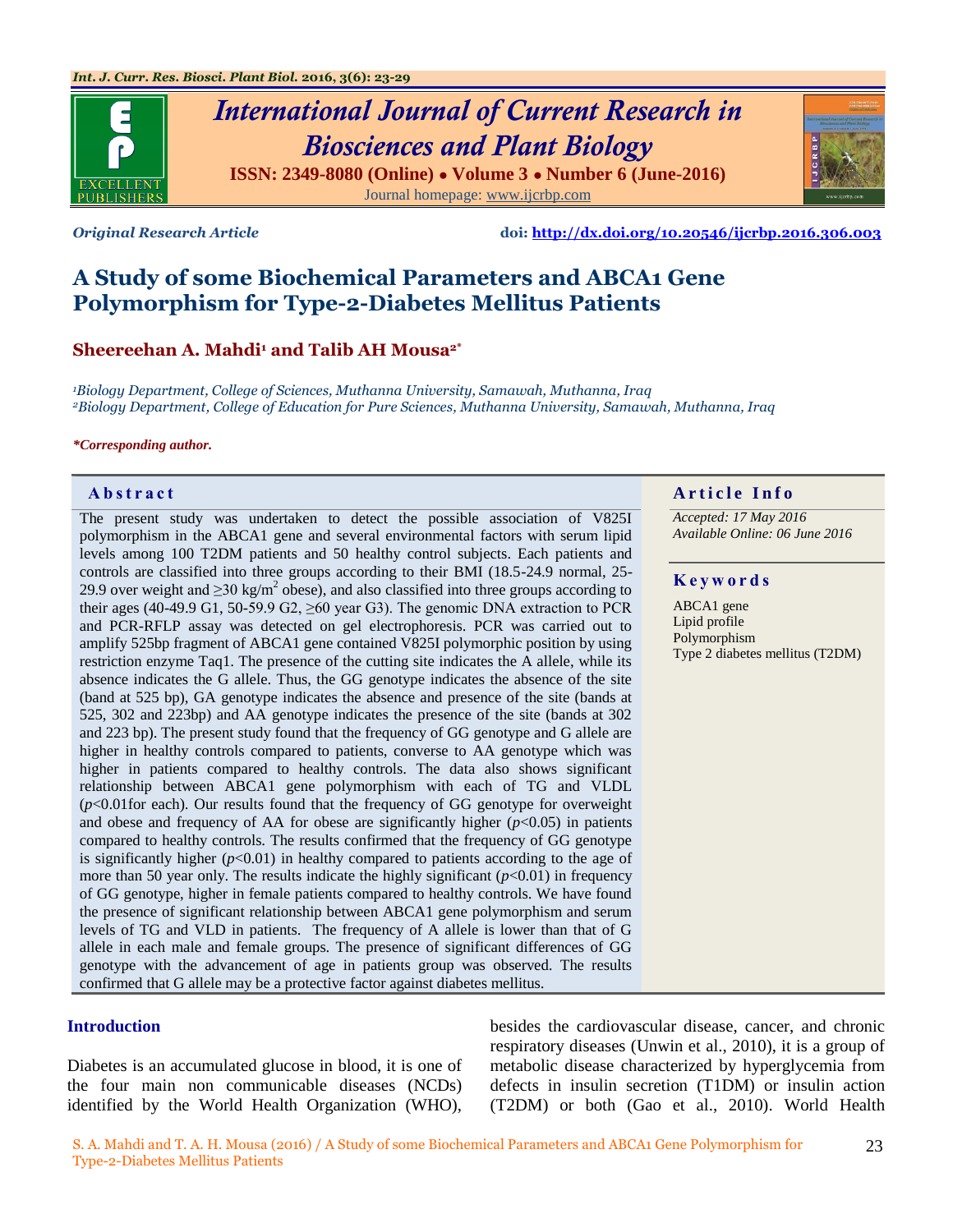Organization reported that there are (2.8%) in the world suffering from diabetes (Wild et al., 2004). The increasing number of individuals with T2DM indicates a global epidemic. Prevalence of the disease was estimated to be 2.8% in 2000 and is predicted to increase to 4.4% by the year 2030. Although the prevalence of diabetes is expected to increase in all age groups, it has been estimated that there will be a greater increase in the proportion of patients with diabetes who are aged 45–64 years (Adiseshiah, 2005). The problem of DM in Iraq is progressively increasing and every year large number of population implicate with this dame disease (Abedalrahman and Al-Hadithi, 2013). T2DM has a substantial genetic component and is thought to be polygenic in nature (Porchay et al., 2009; Lango et al., 2008). Several genes influence the underline level of glucose tolerance and thereby contribute to overall susceptibility to T2DM (Elbein, 2009). Genetic linkage analysis and association studies have identified several candidate genes contributing to T2DM.

Adenosine triphosphate-binding cassette transporter A1 (ABCA1) is a 2261-amino acid integral membrane protein. This is located on the chromosome 9 in the area 9q31.1 and encodes ABCA1 protein that is expressed in liver tissue, macrophages, intestines, lungs, etc. It is a cell membrane transporter and mediates the efflux of cholesterol, phospholipids, and other lipophilic molecules from cells; transfer of these molecules from peripheral cells to the liver as lipid-poor Apo lipoprotein A1,which is the first step in high-density lipoprotein (HDL) particle formation (Oram and Vaughan, 2006; Attie et al., 2001). ABCA1 gene has been reported to play an important role in cholesterol metabolism especially in high-density lipoprotein cholesterol (HDL) (Saleheen et al., 2006; Daimon et al., 2005). This gene expression is up-regulated by modified LDL (Langmann et al., 1999), cAMP (Abe et al., 2000). Animals and human studies documented that defects in the ABCA1 pathway are significant determinants of coronary artery disease (CAD) (Vergeer et al., 2010).

### **Materials and methods**

#### **Study design and subjects**

Fasting Blood samples were collected from two groups. First, healthy group includes 50 individuals (median  $= 49$ ) years; min-max  $=$  40-65 years; 24females and 26 males). Control group was selected from patients without T2DM or other metabolic disorders like severe liver or renal dysfunction. Second group includes T2DM group,

consisted of 100 patients (median = 56 years; min-max = 45-65 years; 54 females and 46 males). The patients were recruited from Department of Internal Medicine, Al-Hussein Training Hospital, Al-Muthanna province/Iraq, between November 2014 to March 2015. Patients were diagnosed with diabetes mellitus based on the fasting blood glucose concentration (> 7mmol/L) and had developed the disease more than 3 years ago. This study was approved by the Scientific Committee of Al-Muthanna University, College of Science, Biology Dept. Venous blood samples (8 mL each) were collected from each subject: 3 mL of EDTA sample, stored at -20ºC, used for genotyping analysis, and 5 mL of serum sample, allowed to clot in gel test tube, centrifuged at  $4000 \times g$  for 5 min at room temperature, used for biochemical analysis. Body mass index (BMI) values were calculated retrospectively and categorized according to WHO recommendations (WHO, 1995).

#### **Determination of ABCA1 V825I gene polymorphism**

Genomic DNA was prepared from peripheral blood leukocytes, it was extracted using automated DNA extraction instrument (Magtration Technology, Japan). To detect the ABCA1 V825I genotypes, PCR-RFLP assay was developed. Each 25μL PCR implication mixture contained 5-200ng DNA,  $10 \times PCR$  buffer  $(1.8 \text{mM MgCl}_2)$  2.5μL, 1 U Taq polymerase, 2.5mmol/L of each dNTP (Tiangen, Beijing, People's Republic of China)  $2.0\mu L$ , 5pmol/L of each primer  $(0.5\mu L)$ . The paired primer sequences were: forward, 5′- GGTAGCCCACCACTCCCCTAAAG-3′; reverse, 5′- ATCAGCTGCCTGTCCTTGGACTA-3′.

PCR amplification reaction was under a cycling protocol (Labnet international Inc, Japan), of processing started with 95<sup>°</sup>C for 5 min; and 30 cycles at 94<sup>°</sup>C for 30 sec, 60°C for 45 sec and 72°C for 30 sec and a final extension at 72°C for 5 min were followed. RFLP assay was performed using 10 U of the appropriate restriction enzyme Tag1 per 10μL PCR products and incubated at 65°C for 1-4 hrs. RFLP products were directly separated by electrophoresis on 2% agarose gels and visualized with ethidium-bromide staining, ultraviolet illumination. Three genotypes could be determined after electrophoresis: genotype GG (525bp band), genotype AA (302 and 223bp bands) and genotype GA (525, 302 and 223bp bands).

#### **Statistical analysis**

Epidemiological data were recorded on a pre-designed form and managed with Excel software. All statistical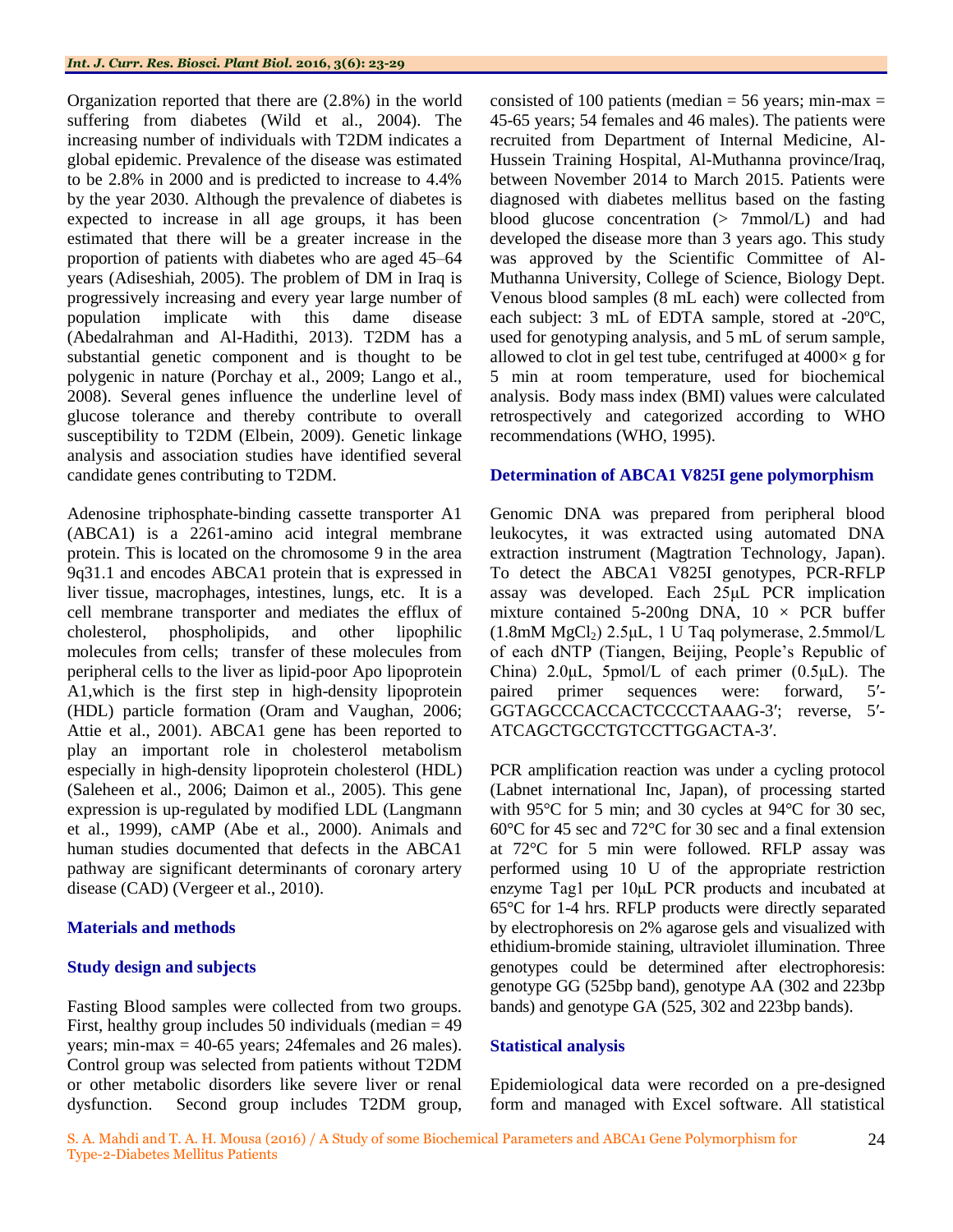analyses were performed with SPSS for Windows standard version 15.0 software. Quantitative variables were expressed as mean  $\pm$  standard deviation. Qualitative variables were expressed as percentages. Allele and genotype frequencies were determined by direct counting. Clinical data were compared between subjects with T2DM and normal by the unpaired Student's t-test. The genotype distribution of V825I polymorphism was compared between T2DM patients and normal subjects by the chi-square test. A *p*-value of 0.05 (two-sided) was accepted as the threshold for defining statistical significance.

#### **Results and discussion**

The general characteristics and serum lipid levels between patient and normal groups are summarized in Table 1. The levels of serum FBS, TC, TG, LDL, VLDL, were higher in patients than in control subjects  $(P < 0.05 - 0.001)$ . There were no significant differences in the levels of BMI and HDL ( $P > 0.05$  for both). The results are in agreement with a study regarding the role of lipid profiles in DM patients which is well established in many recent studies (Samatha et al., 2012; Hardev et al., 2008). Unbalanced metabolic states of diabetic patients that include hyperglycemia and insulin resistance might be lead to abnormalities in lipid profile (Hoffner, 2005). Patients with T2DM have many lipid abnormalities including elevated levels of (LDL), (VLDL) and low levels of (HDL) (Kumar and Clark, 2007), the results of this study are found to be traipses with our study. The present study also in a good agreement with study of Kappala (2012), which reveal high prevalence of hypercholesterolemia, high LDL-C, and low HDL-C levels which are well-known risk factors for CVD.

**Table 1.** Demographic characteristics of the study population in normal and patient groups.

| Group                     | $Mean \pm SD$      |                     | t-test | <i>p</i> -value |
|---------------------------|--------------------|---------------------|--------|-----------------|
| <b>Criteria</b>           | Normal $(n=50)$    | Patients $(n=100)$  |        |                 |
| BMI (kg/m <sup>2</sup> )  | $30.36 \pm 6.47$   | $30.99 \pm 5.66$    | 0.618  | 0.537           |
| $FBS$ (mg/dl)             | $92.32 \pm 17.43$  | $226.67 \pm 88.35$  | 10.63  | 0.000           |
| $TC \left( mg/dl \right)$ | $168.98 \pm 41.12$ | $193.02 \pm 54.19$  | 2.76   | 0.006           |
| $TG \, (mg/dl)$           | $164.28 \pm 80.51$ | $197.77 \pm 102.97$ | 2.01   | 0.046           |
| $HDL$ (mg/dl)             | $26.34 \pm 7.89$   | $28.17 \pm 8.56$    | 1.26   | 0.208           |
| $LDL$ (mg/dl)             | $109.78 \pm 33.54$ | $125.45 \pm 51.05$  | 1.96   | 0.050           |
| $VLDL$ (mg/dl)            | $32.86 \pm 16.10$  | $39.55 \pm 20.59$   | 2.01   | 0.046           |

#### **Electrophoresis and genotypes**

After the genomic DNA of the samples was amplified by PCR and imaged by 2% agarose gel electrophoresis, the purpose gene of 525 bp nucleotide sequences could be found in all samples, Fig. 1. The genotypes identified were named according to the presence or absence of the enzyme restriction sites, when a G to A transversion at 825 locus of the ABCA1 gene. The presence of the cutting site indicates the A allele, while its absence indicates the G allele (cannot be cut). Thus, the GG genotype is homozygote for the absence of the site (band at 525 bp), GA genotype is heterozygote for the absence and presence of the site (bands at 525, 302 and 223bp), and AA genotype is homozygote for the presence of the site(bands at 302 and 223bp) (Fig. 2).

The genotypic distribution of ABCA1 V825I polymorphism and frequency of G and A alleles in patients and controls are given in Table 2. We have observed that the frequency of each of GG and GA genotypes and G allele are higher in normal control than in patients group, converse to AA genotype and A allele which were higher in patients group, that made us think that G allele may be a protective factor against diabetes mellitus in Al-Muthanna population. However, this is a preliminary study and the results need to be confirmed in a larger studies. Other similar studies of ABCA1 C69T polymorphism that found higher frequency of the TT genotype and T allele in the controls in comparison with T2DM have been reported by Khalid et al. (2013) and Ergen et al. (2012).



control than **Fig. 1:** PCR product of ABCA1 gene (525) genotype on 1% agarose gel at 100 voltages for 40 min at 50 voltages for 30min.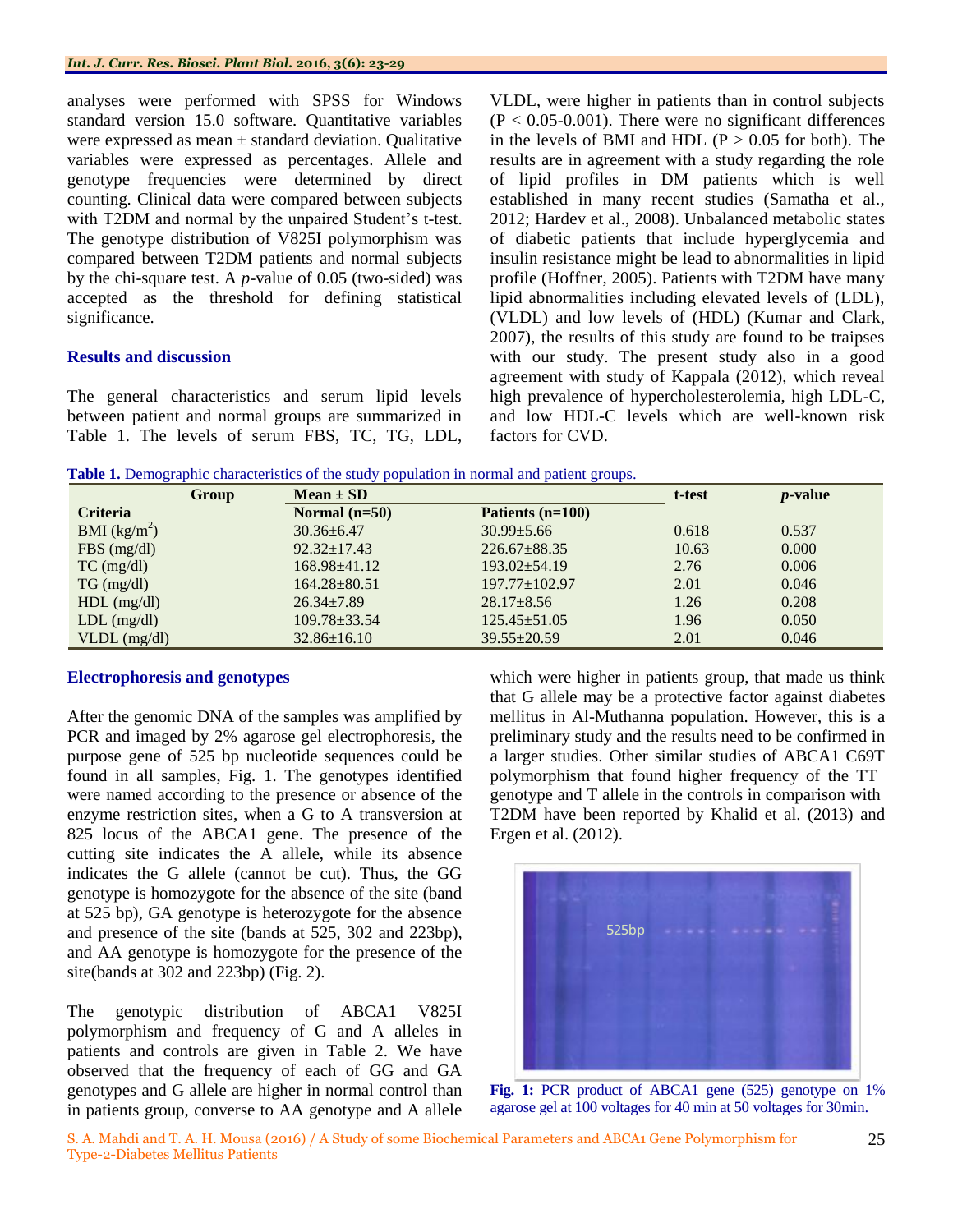

**Fig. 2:** Genotyping of ABCA1 gene in position 825. Lane M (2000-25bp) marker ladder; lanes 1 and 2 (GG genotype 525bp); lanes 3 and 4 (GA genotype 525bp and 302bp, 223bp); lanes 5 and 6 (AA genotype 302bp and 223bp), on 1% agarose gel at 100 voltages for one hour.

|                        | Normal $(n=50)$ |                | Patients $(n=100)$ |                |
|------------------------|-----------------|----------------|--------------------|----------------|
| <b>ABCA1</b> genotypes | No.             | <b>Percent</b> | No.                | <b>Percent</b> |
| GG                     | 29              | 58%            | 56                 | 56%            |
| <b>GA</b>              | 12              | 24%            | 22                 | 22%            |
| AA                     |                 | 18%            | 22                 | 22%            |
| G                      | 70              | 70%            | 134                | 67%            |
| A                      | 30              | 30%            | 66                 | 33%            |

**Table 2.** Distribution of ABCA1 C69T genotypes and alleles in normal and patient groups.

#### **Relationship between ABC1 gene polymorphism with plasma lipid levels, BMI, age and gender**

In the present study we have investigated the association of ABCA1 V825I polymorphism with T2DM in Al-Muthanna population. To the best of our knowledge this is the first study investigating the association of this polymorphism with T2DM in this province. The study showed significant relationship between ABCA1 gene polymorphism and lipid concentration (TG and VLDL) in patients,  $(p<0.05)$ . We could not find any relationship between genotype frequency and other lipid serological markers and other parameters as in Table 3. ABCA1 has an important role in carrying cholesterol from peripheral tissues to liver (Ergen et al., 2012). Vergeer (2010) showed that heterozygous carriers of ABCA1 mutations displayed mild hyperglycaemia compared to non-carriers of similar age, sex and BMI. Epidemiological studies suggest that the risk of developing coronary heart

disease for patient with T2DM is 2–4 times higher than their counterparts without diabetes (Mooradian 2009). Earlier studies have investigated the effect of ABCA1 polymorphism on lipid-related diseases such as CAD and T2DM (Sheidina et al., 2004; Stefkova et al., 2004). This may increase risk for CHD (Frikke et al., 2008).

Our results are disagreed with Saudi study which couldn't find any significant association between lipid profiles and ABCA1 gene polymorphism in Saudi population (Khalid et al., 2013), or China study which found that ABCA1 V825I gene polymorphism is associated with male serum HDL in the Han, and serum TC levels in the Bai Ku Yao, a population of Chinese ethnic groups (Cao et al., 2011). The present study also disagreed with the study concluded that an ABCA1 variant is associated with HDL level and early-onset T2DM in a specific Taiwanese population (Chieh et al., 2014). Our results are similar to Turkish study, where no association between this polymorphism and HDL concentration was reported (Ergen et al., 2012).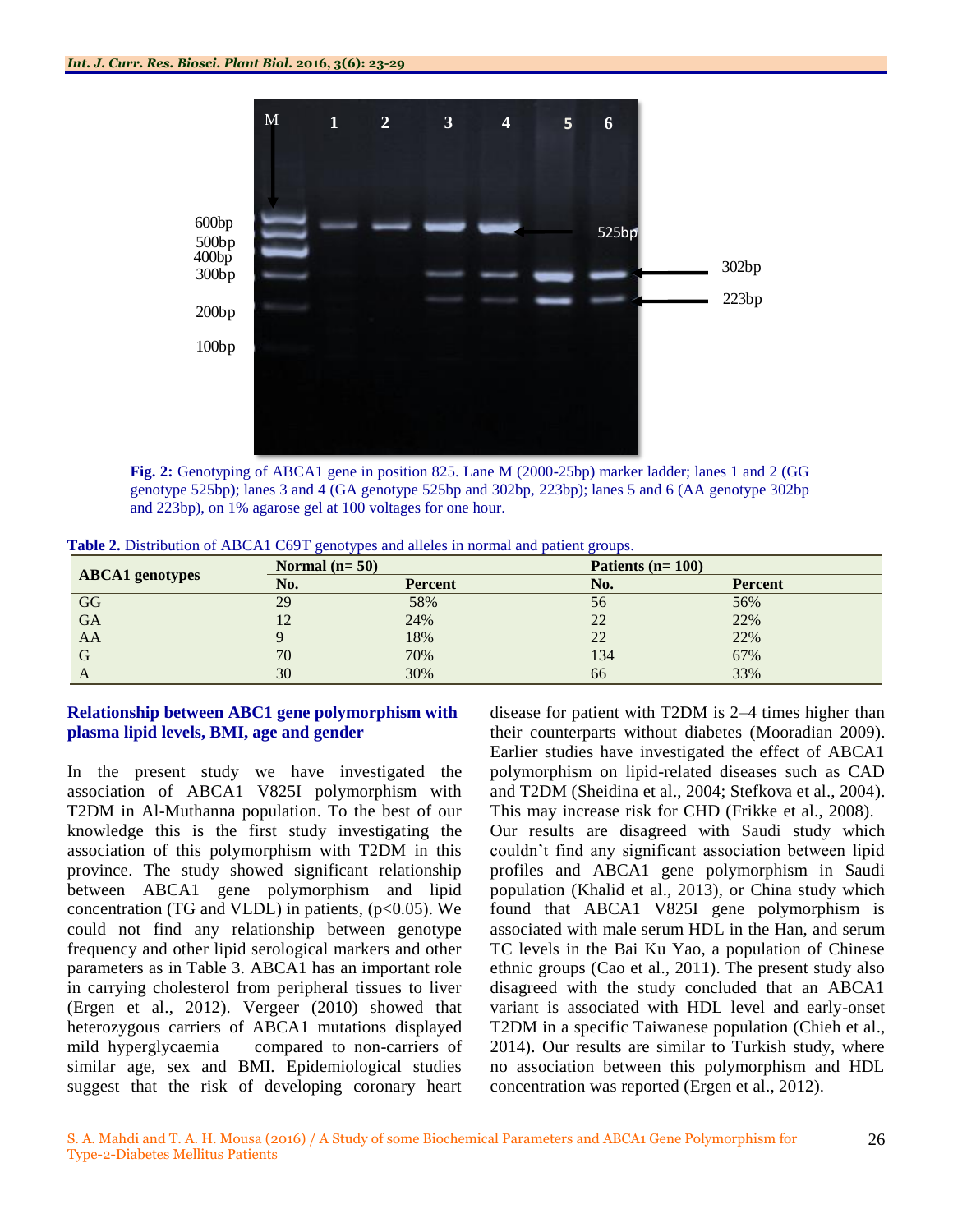| <b>ABCA1</b>                       | Normal $(n=50)$    |                    |                    |                 | Patients $(n=100)$ |                     |                    |                 |
|------------------------------------|--------------------|--------------------|--------------------|-----------------|--------------------|---------------------|--------------------|-----------------|
| genotypes                          | $GG (n=29)$        | $GA(n=12)$         | $AA(n=9)$          | <i>p</i> -value | $GG (n=56)$        | $GA(n=22)$          | $AA(n=22)$         | <i>p</i> -value |
| $FBS$ (mg/dl)                      | $94.59 + 17.93$    | $86.00 \pm 14.03$  | $93.44+19.63$      | 0.356           | $224.82 \pm 93.27$ | $231.36 \pm 78.46$  | $226.68 \pm 88.45$ | 0.958           |
| $TC$ (mg/dl)                       | $169.14 \pm 38.62$ | $177.08 \pm 54.23$ | $157.67 \pm 29.13$ | 0.573           | $183.69 \pm 48.19$ | $200.95 \pm 56.82$  | $208.82 + 63.06$   | 0.135           |
| $TG \, (mg/dl)$                    | $157.14 \pm 81.19$ | $175.50 \pm 89.15$ | $172.33 \pm 72.47$ | 0.766           | 171.46±88.93       | $213.18 \pm 107.53$ | $249.32+113.27$    | 0.007           |
| $HDL$ (mg/dl)                      | $26.83 \pm 7.66$   | $27.25 \pm 9.79$   | $23.56 + 5.83$     | 0.509           | $28.14 \pm 8.67$   | $27.82 + 8.03$      | $28.59 + 9.14$     | 0.956           |
| $LDL$ (mg/dl)                      | $110.88 \pm 33.55$ | $114.73 \pm 36.08$ | $99.64 \pm 31.69$  | 0.582           | $121.53 \pm 46.52$ | $130.50\pm43.93$    | $130.36 \pm 67.81$ | 0.692           |
| $VLDL$ (mg/dl)                     | $31.43 + 16.24$    | $35.10 \pm 17.83$  | $34.47 + 14.49$    | 0.766           | $34.29 + 17.77$    | $42.64 + 21.51$     | $49.86 \pm 22.65$  | 0.007           |
| BMI $\frac{\text{kg}}{\text{m}^2}$ | $30.14 \pm 6.29$   | $33.53 \pm 7.42$   | $26.84 + 3.60$     | 0.059           | $31.42 + 5.69$     | $30.51 + 5.61$      | $30.42 + 5.78$     | 0.709           |
| Age year                           | $48.45 + 5.97$     | $46.17 \pm 3.61$   | $47.00 \pm 6.87$   | 0.477           | $56.00\pm 6.13$    | $54.95 \pm 6.72$    | $58.18 \pm 8.19$   | 0.266           |

**Table 3.** Distribution of FBS, lipid profile, BMI and age according to ABCA1 genotypes.

The present study confirmed that the frequency of genotypes and alleles are significantly different between patients and control groups according to Body mass index (BMI). The results observed that the frequency of GG genotype is significantly higher in patients compared with healthy controls in overweight ( $p=0.014$ ) and obese  $(p=0.013)$  and AA in obese only  $(p=0.012)$ , while there is no significant difference in frequency of GA in patients compared with normal groups as shown in Table 4. Our

results are in accordance with a previous study which found an association of the ABCA1 variant with BMI (Villarreal et al., 2007), or with other results which also found the expression of ABCA1 was reduced in overweight and obese patients (Xu et al., 2009). Our study is also compatible with the study which concluded that an ABCA1 variant is associated with BMI and earlyonset T2DM in a specific Taiwanese population (Chieh et al., 2014).

| <b>ABCA1 Genotypes</b> | Normal $(n=50)$ | Patients $(n=100)$ | <b>BMI*</b>     | $\overline{\mathbf{X}^2}$ | <i>p</i> -value |
|------------------------|-----------------|--------------------|-----------------|---------------------------|-----------------|
| <b>GG</b>              | 4(8%)           | 2(2%)              |                 | 0.667                     | 0.414           |
|                        | 11(22%)         | 26(26%)            |                 | 6.081                     | 0.014           |
|                        | 14(28%)         | 28(28%)            | 3               | 4.667                     | 0.031           |
| <b>GA</b>              |                 | 3(3%)              |                 |                           |                 |
|                        | 5(10%)          | 5(5%)              |                 | 0.000                     | 1.000           |
|                        | 7(14%)          | $14(14\%)$         | 3               | 2.333                     | 0.127           |
| AA                     | 3(6%)           | 3(3%)              |                 | 0.000                     | 1.000           |
|                        | 4(8%)           | 9(9%)              |                 | 1.923                     | 0.166           |
|                        | 2(4%)           | $10(10\%)$         | 3               | 5.333                     | 0.021           |
| G                      | $8(11.4\%)$     | $7(5.2\%)$         |                 | ---                       | ---             |
|                        | 27(38.6%)       | 57(42.5%)          |                 |                           |                 |
|                        | 35(50%)         | $70(52.2\%)$       | 3               | ---                       | ---             |
| $\mathbf{A}$           | 6(20%)          | $9(13.6\%)$        |                 | ---                       | ---             |
|                        | 13(43.3%)       | 23(34.8%)          | $\mathfrak{D}$  | ---                       | ---             |
|                        | 11(36.7%)       | 34(51.5%)          | 3<br>$\sqrt{2}$ | ---                       | ---             |

\*1=normal weight (18.5-24.9kg/m<sup>2</sup>), 2= over weight (25-29.9kg/m<sup>2</sup>), 3=obese ( $\geq$ 30kg/m<sup>2</sup>), X<sup>2</sup>= Chi-square test.

The results show that the frequency of GG genotype is significantly higher in healthy controls compared to patients in the age of 40-49.9 year  $(p=0.005)$ , and highly significant in the age of more than 50 year  $(p=0.00)$  in patients compared to healthy controls. The results also explained the absence of significant differences of GA and AA gene polymorphism for all age groups. Our study confirmed the presence of significant differences of GG genotype with the advancement of age in patients group, as shown in Table 5.

Our results explained that the frequency of GG genotype is significantly higher in female patients compared to healthy controls ( $p = 0.006$ ), while there is no significant difference in frequency of GA and AA in patients compared with normal as shown in Table 6.

The results are disagreed with another study with reference to the absence of significant difference in the genotypic and allelic frequencies between males and females in selected Chinese ethnic groups (Cao et al., 2011). The present study also observed that the frequency of G allele in female is higher in patient than in control groups, conversely the frequency of that allele in male is higher in control than in patient groups. The results also confirmed the absence of significant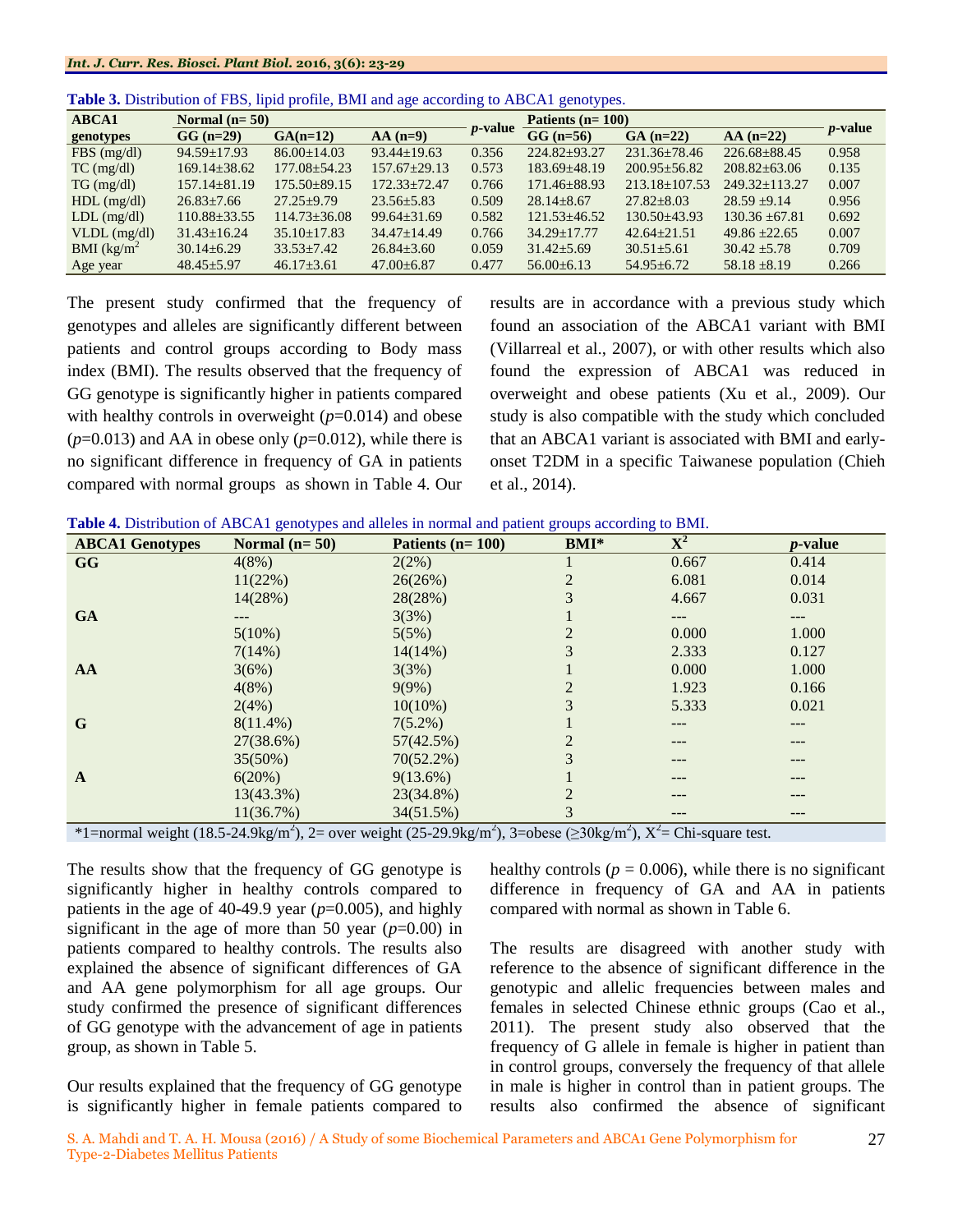differences of A allele frequency in male and female for each patient and control groups. Our results are disagreed with another study which found a very low frequency of A allele in most subjects of European populations (Frikke et al., 2008). However, the present study and results need to be confirmed in further detailed studies.

| Table 5. Distribution of ABCA1 genotypes and alleles in normal and patient groups according to the age. |  |  |  |
|---------------------------------------------------------------------------------------------------------|--|--|--|
| .                                                                                                       |  |  |  |

| <b>ABCA1</b><br>genotypes | Normal $(n=50)$ | Patients $(n=100)$ | Age*           | ${\bf X}^2$ | <i>p</i> -value |
|---------------------------|-----------------|--------------------|----------------|-------------|-----------------|
|                           | 22(44%)         | 7(7%)              | G <sub>1</sub> | 7.759       | 0.005           |
| <b>GG</b>                 | $5(10\%)$       | 28(28%)            | G2             | 16.030      | 0.000           |
|                           | 2(4%)           | 21(21%)            | G <sub>3</sub> | 15.696      | 0.000           |
|                           | 9(18%)          | 5(5%)              | G <sub>1</sub> | 1.143       | 0.285           |
| <b>GA</b>                 | 3(6%)           | 9(9%)              | G2             | 3.000       | 0.083           |
|                           | $---$           | 8(8%)              | G <sub>3</sub> | ---         | ---             |
|                           | 6(12%)          | 3(3%)              | G <sub>1</sub> | 1.000       | 0.317           |
| AA                        | 3(6%)           | 8(8%)              | G <sub>2</sub> | 2.273       | 0.132           |
|                           | $---$           | $11(11\%)$         | G <sub>3</sub> | ---         | ---             |
|                           | 53(75.7)        | 19(14.4%)          | G <sub>1</sub> | ---         | ---             |
| G                         | $13(18.6\%)$    | 63(47.7%)          | G2             | ---         | ---             |
|                           | $4(5.7\%)$      | $50(37.9\%)$       | G <sub>3</sub> | ---         | ---             |
|                           | 21(70%)         | 11(16.7%)          | G <sub>1</sub> | ---         | ---             |
| $\mathbf{A}$              | $9(30\%)$       | 25(37.9%)          | G <sub>2</sub> | ---         | ---             |
|                           | ---             | $30(45.4\%)$       | G <sub>3</sub> | ---         | ---             |

\* G1=age (40-49.9 year), G2=age (50-59.9 year), G3=age (≥60 year),  $X^2$ = Chi-square test.

**Table 6.** Distribution of ABCA1 genotypes and alleles in normal and patient groups according to the gender.

| <b>ABCA1</b> genotypes                                           | Normal $(n=50)$ | Patients $(n=100)$ | Gender*      | $\overline{\textbf{X}^2}$ | <i>p</i> - value |  |  |
|------------------------------------------------------------------|-----------------|--------------------|--------------|---------------------------|------------------|--|--|
| <b>GG</b>                                                        | 14(28%)         | 33(33%)            | $\mathbf{F}$ | 7.681                     | 0.006            |  |  |
|                                                                  | 15(30%)         | 23(23%)            | M            | 1.684                     | 0.194            |  |  |
|                                                                  | 7(14%)          | 13(13%)            | F            | 1.800                     | 0.180            |  |  |
| <b>GA</b>                                                        | $5(10\%)$       | 9(9%)              | M            | 1.143                     | 0.285            |  |  |
|                                                                  | 3(6%)           | 8(8%)              | F            | 2.273                     | 0.132            |  |  |
| AA                                                               | 6(12%)          | $14(14\%)$         | M            | 3.200                     | 0.074            |  |  |
|                                                                  | 35(50%)         | 79(59%)            | F            | ---                       | ---              |  |  |
| G                                                                | 35(50%)         | 55(41%)            | M            | ---                       | ---              |  |  |
|                                                                  | 13(43%)         | 29(44%)            | F            | ---                       | ---              |  |  |
| A                                                                | 17(57%)         | 37(56%)            | M            | ---                       | ---              |  |  |
| $\ast$ $\Gamma$ formula M mole $V^2$<br>and a more and the state |                 |                    |              |                           |                  |  |  |

\*F= female, M= male,  $X^2$ = chi-square test.

#### **Conflict of interest statement**

Authors declare that they have no conflict of interest.

#### **References**

- Abe, S., Suzuki, S., Wada, Y., Aburatani, H., Vance, D., Yokoyama, S., 2000. Characterization of apolipoproteinmediated HDL generation induced by cAMP in a murine macrophage cell line. Biochemistry. 39, 11092-11099.
- Abedalrahman, S., Al-Hadithi, T., 2013.Nutritional assessment of hospitalized elderly diabetic patients in tikrit-iraq: a case- control study. Middl. East J. Age Ageing*.* 10, 1-8.
- Adiseshiah, M., 2005. Effective care of patients with type 2 diabetes and dyslipidemia: A nurse's perspective. Diabetes Res. Clin. Pract. 68(Suppl. 2), S23-S27.
- Attie, A., Kastelein, J., Hayden, M., 2001. Pivotal role of

ABCA1 in reverse cholesterol transport influencing HDL levels and susceptibility to atherosclerosis. J. Lipid. Res. 42, 1717-1726.

- Cao, X., Yin, R., Wu, D., Lin, M., Lynn, H., Xi, H., Qing, L., Ting, Y., Wei, L., Shang, P., 2011. Genetic variant of V825I in the ATP-binding cassette transporter A1 gene and serum lipid levels in the Guangxi Bai Ku Yao and Han populations. Lipids Health. Dis. 10, 1-14.
- Chieh, L., Wen, L., Tzu, W., Ching, C., Yung, C., Siu, T., Yu, H., Fuu, T., 2014. Association of adenosine triphosphatebinding cassette transporter A1 gene polymorphism with lipid profiles and early-onset type 2 diabetes. Science Asia. 40, 212-218.
- Daimon, M., Kido, T., Baba, M., Oizumi, T., Jimbu, Y., Kameda, W., Yamaguchi, H., 2005. Association of the ABCA1 gene polymorphisms with type 2 DM in a Japanese population. Biochem. Biophys. Res. Commun. 329, 205-210.